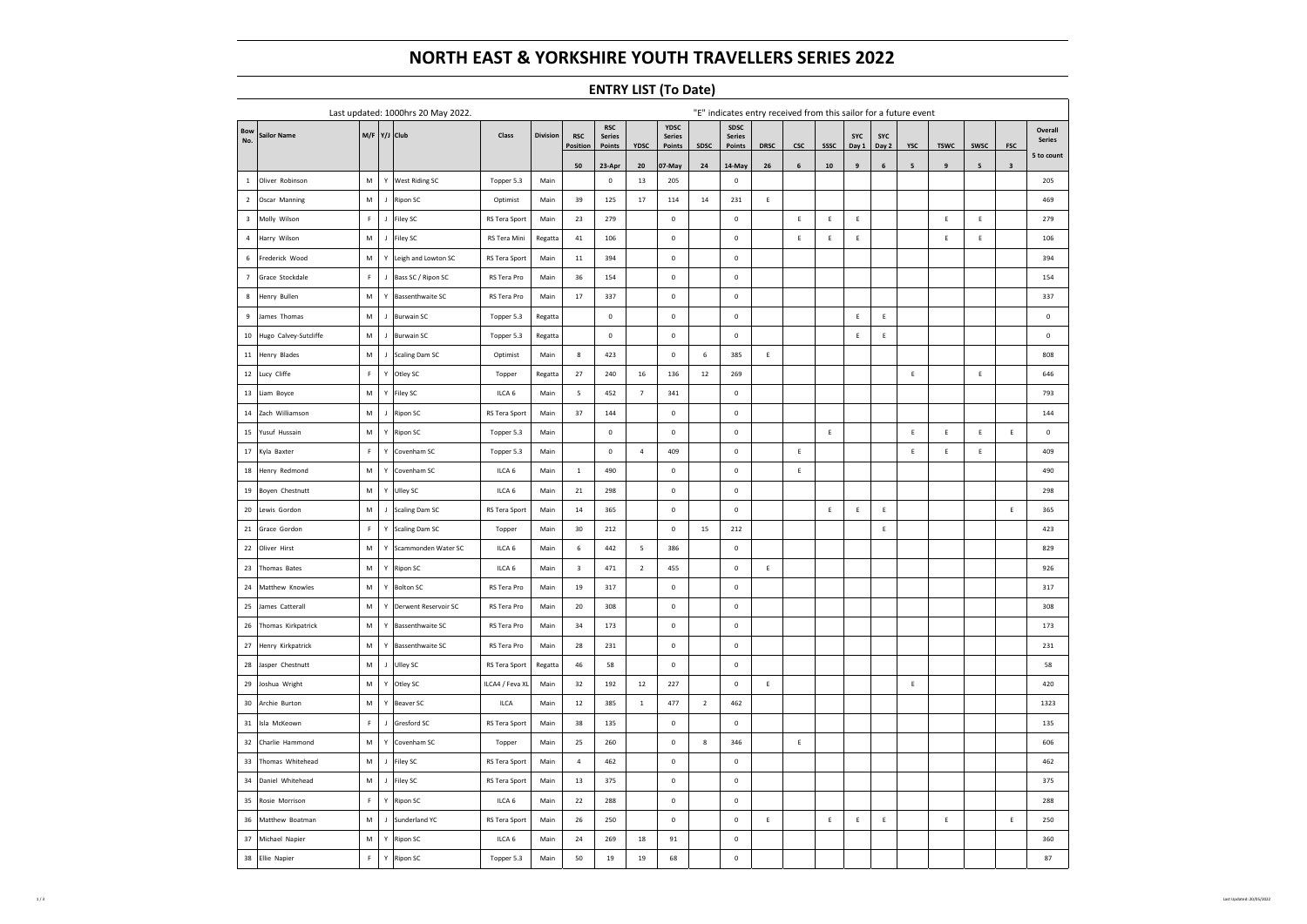# **NORTH EAST & YORKSHIRE YOUTH TRAVELLERS SERIES 2022**

### **ENTRY LIST (To Date)**

| Last updated: 1000hrs 20 May 2022. |                             |             |              |                                     |                   |          | "E" indicates entry received from this sailor for a future event |                                       |                  |                                 |                |                                 |             |            |             |              |              |                 |                |                         |                         |                          |
|------------------------------------|-----------------------------|-------------|--------------|-------------------------------------|-------------------|----------|------------------------------------------------------------------|---------------------------------------|------------------|---------------------------------|----------------|---------------------------------|-------------|------------|-------------|--------------|--------------|-----------------|----------------|-------------------------|-------------------------|--------------------------|
| <b>Bow</b><br>No.                  | Sailor Name                 |             |              | M/F Y/J Club                        | Class             | Division | <b>RSC</b><br><b>Position</b>                                    | <b>RSC</b><br><b>Series</b><br>Points | YDSC             | YDSC<br><b>Series</b><br>Points | <b>SDSC</b>    | SDSC<br><b>Series</b><br>Points | <b>DRSC</b> | <b>CSC</b> | <b>SSSC</b> | SYC<br>Day 1 | SYC<br>Day 2 | <b>YSC</b>      | <b>TSWC</b>    | <b>SWSC</b>             | <b>FSC</b>              | Overall<br><b>Series</b> |
|                                    |                             |             |              |                                     |                   |          | 50                                                               | 23-Apr                                | 20               | 07-May                          | 24             | 14-May                          | 26          | 6          | $10$        | $\mathbf{q}$ | 6            | $5\overline{5}$ | $\overline{9}$ | $\overline{\mathbf{5}}$ | $\overline{\mathbf{3}}$ | 5 to count               |
| 39                                 | Imogen Wright               | $\mathsf F$ | Y            | Covenham SC                         | ILCA 4            | Main     | 15                                                               | 356                                   |                  | $\mathbf 0$                     | $\overline{4}$ | 423                             |             |            |             |              |              |                 |                |                         |                         | 779                      |
| 40                                 | James Wright                | M           | $\mathsf{J}$ | Covenham SC                         | Topper            | Main     | 44                                                               | 77                                    |                  | $\mathbf 0$                     | 9              | 327                             |             |            |             |              |              |                 |                |                         |                         | 404                      |
| $41\,$                             | Ella Brophy                 | $\mathsf F$ | Υ            | Ripon SC                            | Topper 5.3        | Main     | 35                                                               | 163                                   | 14               | 182                             |                | $\mathbf 0$                     |             |            |             |              |              |                 |                |                         |                         | 345                      |
| 42                                 | Ethan Wild                  | М           | Y            | Ripon SC                            | ILCA 4            | Main     | 31                                                               | 202                                   | 11               | 250                             | $11\,$         | 288                             | Ε           |            |             |              |              |                 |                |                         |                         | 740                      |
| 43                                 | Tom Moss                    | М           | Y            | Ripon SC                            | ILCA 6            | Main     | $\overline{2}$                                                   | 481                                   |                  | $\mathbf 0$                     |                | $\mathbf 0$                     |             |            |             |              |              |                 |                |                         |                         | 481                      |
| 44                                 | Finn Goodman                | M           | Υ            | Teesdale SWC                        | ILCA              | Main     | $16\,$                                                           | 346                                   |                  | $\mathbf 0$                     | $\,$ 3         | 442                             |             |            |             |              |              |                 |                |                         |                         | 788                      |
| 45                                 | Harriet Newcombe            | F           | $\mathbf{J}$ | Ripon SC                            | RS Tera Sport     | Regatta  | 43                                                               | 87                                    |                  | $\mathbf 0$                     |                | $\mathbf 0$                     |             |            |             |              |              |                 |                |                         |                         | 87                       |
| 46                                 | Ollie Eaton                 | М           | Υ            | <b>Ripon SC</b>                     | RS Tera Sport     | Regatta  | 33                                                               | 183                                   |                  | $\mathbf 0$                     |                | $\mathbf 0$                     |             |            |             |              |              |                 |                |                         |                         | 183                      |
| 47                                 | Matthew Somerville          | М           | Υ            | <b>Bassenthwaite SC</b>             | RS Tera Pro       | Main     | 18                                                               | 327                                   |                  | $\mathbf 0$                     |                | $\mathbf 0$                     |             |            |             |              |              |                 |                |                         |                         | 327                      |
| 48                                 | Cameron Somerville          | M           | $\mathbf{J}$ | <b>Bassenthwaite SC</b>             | RS Tera Pro       | Main     | 29                                                               | 221                                   |                  | $\mathbf 0$                     |                | $\mathbf 0$                     |             |            |             |              |              |                 |                |                         |                         | 221                      |
| 49                                 | Daisy Fisher                | $\mathsf F$ | Υ            | Hollingworth Lake SC                | ILCA 6            | Main     | 10                                                               | 404                                   |                  | $\mathbf 0$                     |                | $\mathbf 0$                     |             |            |             |              |              |                 |                |                         |                         | 404                      |
| 50                                 | sobel Arkle                 | $\mathsf F$ | $\mathbf{J}$ | Sunderland YC                       | Topper 5.3        | Main     | 42                                                               | 96                                    |                  | $\mathbf 0$                     |                | $\mathbf 0$                     |             |            |             |              |              |                 |                |                         |                         | 96                       |
| $51\,$                             | Olivia Arkle                | $\mathsf F$ | $\mathsf{J}$ | Sunderland YC                       | Topper 5.3        | Regatta  | 47                                                               | 48                                    |                  | $\mathbf 0$                     |                | $\mathbf 0$                     |             |            |             |              |              |                 |                |                         |                         | 48                       |
| 52                                 | Saffy Broxham               | F           | $\mathsf{J}$ | Ripon SC                            | Topper Taz        | Regatta  | 45                                                               | 67                                    |                  | $\mathbf 0$                     |                | $\mathbf 0$                     |             |            |             |              |              |                 |                |                         |                         | 67                       |
| 53                                 | Oscar Trenholme             | М           | $\mathbf{J}$ | Ripon SC                            | Topper 5.3        | Regatta  | 48                                                               | 38                                    |                  | $\mathbf 0$                     |                | $\mathbf 0$                     |             |            |             |              |              |                 |                |                         |                         | 38                       |
| 54                                 | Fred Trenholme              | М           | $\mathsf J$  | Ripon SC                            | RS Tera Sport     | Regatta  | 49                                                               | 29                                    |                  | $\mathbf 0$                     |                | $\mathbf 0$                     |             |            |             |              |              |                 |                |                         |                         | 29                       |
| 55                                 | Oliver Rickarby             | M           | $\mathbf{J}$ | Ripon SC                            | Topper 5.3        | Main     | 40                                                               | 115                                   |                  | $\mathbf 0$                     |                | $\mathbf 0$                     |             |            |             |              |              |                 |                |                         |                         | 115                      |
| 56                                 | Alex Horsman                | M           | Υ            | Ripon SC                            | ILCA 6            | Main     | 9                                                                | 413                                   |                  | $\mathbf 0$                     |                | $\mathbf 0$                     |             |            |             |              |              |                 |                |                         |                         | 413                      |
| 57                                 | Spirit Alderson             | М           | Υ            | Derwent Reservoir SC                | <b>ILCA</b>       | Main     | $\overline{7}$                                                   | 433                                   | $\mathbf{3}$     | 432                             | $\,$ 1 $\,$    | 481                             | $\mathsf E$ |            |             |              |              |                 |                |                         |                         | 1345                     |
| 58                                 | Euan Cook                   | ${\sf M}$   | Υ            | <b>West Riding SC</b>               | Topper 5.3        | Main     |                                                                  | $\mathsf 0$                           | 10               | 273                             |                | $\mathbf 0$                     |             |            |             |              |              |                 |                |                         |                         | 273                      |
| 59                                 | Jamie Edmondson             | M           | $\mathsf J$  | YDSC & Ripon SC                     | Topper 5.3        | Main     |                                                                  | $\mathsf{o}$                          | 15               | 159                             |                | $\mathbf 0$                     |             |            |             |              |              |                 |                |                         |                         | 159                      |
| 60                                 | Alex Edmondson              | M           | $\mathbf{J}$ | YDSC & Ripon SC                     | RS Tera Sport     | Regatta  |                                                                  | $\mathsf{O}\xspace$                   | 20               | 45                              |                | $\circ$                         |             |            |             |              |              |                 |                |                         |                         | 45                       |
| 61                                 | Rose Jury                   | $\mathsf F$ | Y            | Ullswater YC                        | ILCA6             | Main     |                                                                  | $\mathsf{o}$                          |                  | $\mathbf 0$                     |                | $\mathbf 0$                     |             |            |             |              |              |                 |                |                         |                         | $\mathsf{O}\xspace$      |
| 64                                 | Toby Waggett                | М           | $\mathbf{J}$ | <b>Teesdale SWC</b>                 | Optimist          | Main     |                                                                  | $\mathsf{o}$                          |                  | $\mathbf 0$                     |                | $\mathbf 0$                     | Ε           |            |             |              |              |                 | Ε              |                         |                         | $\mathbf 0$              |
| 66                                 | Martin Walker               | М           | Υ            | <b>Yorkshire Dales Sailing Club</b> | ILCA <sub>6</sub> | Main     |                                                                  | $\mathsf{o}$                          | $\boldsymbol{8}$ | 318                             |                | $\mathbf 0$                     |             |            |             |              |              |                 |                |                         |                         | 318                      |
| 67                                 | Alice Carter                | F           | Υ            | Yorkshire Dales Sailing Club        | ILCA 6            | Main     |                                                                  | $\mathsf 0$                           | 9                | 295                             |                | $\mathbf 0$                     |             |            |             |              |              |                 |                |                         |                         | 295                      |
| 68                                 | George Spence               | M           | $\mathbf{I}$ | Ripon SC                            | Topper 5.3        | Main     |                                                                  | $\mathsf{o}$                          | 6                | 364                             |                | $\mathbf 0$                     | Ε           |            |             |              |              | E               | E              |                         |                         | 364                      |
| 69                                 | Joshua Wright & Tom Hoggett | M           | Υ            | Otley SC / YDSC                     | Feva XL           | Main     |                                                                  | $\mathsf{o}$                          | $12\,$           | 227                             |                | $\mathbf 0$                     |             |            |             |              |              |                 |                |                         |                         | 227                      |
| 72                                 | Andrew Brown                | М           | $\mathsf J$  | Scaling Dam SC                      | RS Tera Sport     | Regatta  |                                                                  | $\mathbf 0$                           |                  | $\mathbf 0$                     | ${\bf 22}$     | $77\,$                          |             |            |             |              |              |                 |                |                         |                         | $77\,$                   |
| 73                                 | Dylan Jenkins               | ${\sf M}$   | $\mathbf{J}$ | Derwent Reservoir SC                | Optimist          | Main     |                                                                  | $\mathsf{o}$                          |                  | $\mathbf 0$                     |                | $\mathbf 0$                     | E           |            | $\mathsf E$ | $\mathsf E$  |              |                 |                |                         |                         | $\mathsf 0$              |
| 74                                 | Callum Jenkins              | M           | $\mathbf{J}$ | Derwent Reservoir SC                | Optimist          | Regatta  |                                                                  | $\mathsf 0$                           |                  | $\mathbf 0$                     |                | $\mathbf 0$                     | $\mathsf E$ |            | $\mathsf E$ | $\mathsf E$  |              |                 |                |                         |                         | $\mathsf 0$              |
| 75                                 | Charlie Rowell              | M           | $\mathbf{I}$ | Derwent Reservoir SC                | Optimist          | Main     |                                                                  | $\mathsf{o}$                          |                  | $\mathbf 0$                     |                | $\mathbf 0$                     | E           |            |             |              |              |                 |                |                         |                         | $\mathsf 0$              |
| 76                                 | Adam Bell                   | M           | Υ            | Derwent Reservoir SC                | ILCA6             | Main     |                                                                  | $\mathsf{o}$                          |                  | $\mathbf 0$                     |                | $\mathbf 0$                     | $\mathsf E$ |            |             |              |              |                 |                |                         |                         | $\mathsf{o}$             |
| 77                                 | Lola Saunders               | F           | Υ            | Derwent Reservoir SC                | Optimist          | Main     |                                                                  | $\mathsf{o}$                          |                  | $\mathbf 0$                     |                | $\mathbf 0$                     | Ε           |            |             |              |              |                 |                |                         |                         | $\mathbf 0$              |
| 78                                 | Finn Maclay                 | ${\sf M}$   | Υ            | Otley SC                            | ILCA              | Main     |                                                                  | $\mathsf 0$                           |                  | $\mathbf 0$                     | 13             | 250                             |             |            |             |              |              |                 |                |                         |                         | 250                      |
| 79                                 | Rory Polwart                | M           | $\mathbf{J}$ | Derwent Reservoir SC                | Optimist          | Regatta  |                                                                  | $\mathsf{o}$                          |                  | $\mathbf 0$                     |                | $\mathbf 0$                     | Ε           |            |             |              |              |                 | Ε              |                         |                         | $\mathbf 0$              |